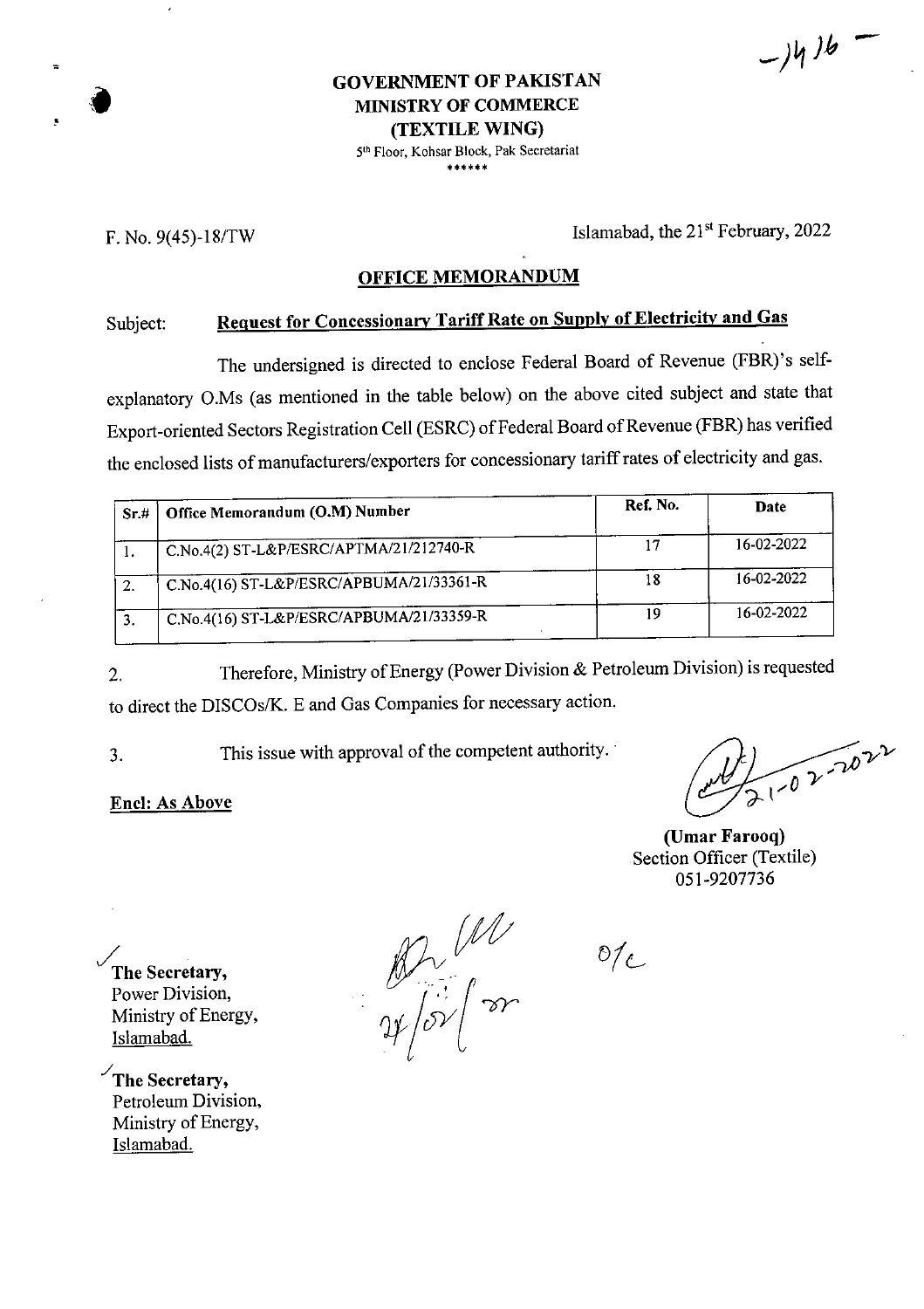ンリリア

C. No.4(2)ST-L&P/ESRC/APTMA/21/212740-R

\*

Islamabad, the 16<sup>th</sup> February, 2022

## Office Memorandum Ref: 17/2022

#### **Subject: Request for Concessionary Tariff Rate on Supply of Electricity and Gas**

I am directed to refer to Ministry of Commerce O.M letter No 9(1) TID/12-RDA dated 31.08.2021 conveying decision of ECC of the Cabinet in case No.ECC-308/27/2021 dated 16.08.2021 for continuation of concessionary utility tariffto five export-oriented sectors for the FY 2021-22 and requested FBR for implementation by continuing registration of new entrants.

 $\overline{B}$   $\overline{B}$   $\overline{C}$   $\overline{C}$   $\overline{C}$   $\overline{D}$   $\overline{D}$   $\overline{D}$   $\overline{D}$   $\overline{D}$   $\overline{D}$   $\overline{D}$   $\overline{D}$   $\overline{D}$   $\overline{D}$   $\overline{D}$   $\overline{D}$   $\overline{D}$   $\overline{D}$   $\overline{D}$   $\overline{D}$   $\overline{D}$   $\overline{D}$   $\overline{D}$   $\overline{$ All Pakistan Textile Processing Mills Association **(APTPMA)** has forwarded the case of *\* the following taxpayer duly recommended for grant of concessionary tariff rate on supply of Electricity and Gas. The particulars of taxpayer were verified with the data available with FBR and as recommended by the **APTPMA**, the cases are forwarded for allowing concessionary rateand as recommended by the APTPMA, the cases are forwarded for allowing concessionary ratetariff through respective DDISCO/ Gas Company:

|                            |      |                                    | Ref # for which concessionary tariff rate is required |              |                                        |              |  |  |
|----------------------------|------|------------------------------------|-------------------------------------------------------|--------------|----------------------------------------|--------------|--|--|
|                            | $S+$ | <b>Business Name &amp;NTN</b>      | <b>Electricity</b>                                    |              | Gas                                    |              |  |  |
| 6                          |      |                                    | Consumer/A/C                                          | <b>DISCO</b> | Consumer/<br>A/CH                      | Company      |  |  |
| ٣Ū<br>ō<br><b>SEC</b><br>ë |      | M/s Zeeshan Fabrics<br>1266368-9   | 0400002199503                                         | K. Electric  |                                        |              |  |  |
|                            |      | M/s KAM International<br>2124953-9 | 0400002260032<br>0400024152985<br>0400024359679       | K. Electric  | 6815520403<br>2000057896<br>7790831000 | <b>SSGCL</b> |  |  |
|                            |      | M/s Mehtab Garments<br>3005367-6   | 0400011253529                                         | K. Electric  | 6259811000                             | <b>SSGCL</b> |  |  |
| Diary N<br>Date:           |      | M/s A.K.M. Industries<br>8780785-7 | 0400002217943                                         | K. Electric  |                                        |              |  |  |

*l* لہ: 5 The H<br>Day<br>Date

**-2** *M*

**e**

 $\Xi$  : :

 $\mathfrak{S}$ 

 $\Xi$   $\left| \vec{\mathcal{J}} \right|$ 

*i*

**The Secretary** Ministry of Commerce **Government of Pakistan** Islamabad

**Cc:**

- DG (Textile) Ministry of Commerce, Islamabad. (i)
- Chief(ST-Ops) FBR, Islamabad (ii)
- Chief Commissioner-IR, CTO Karachi (iii)
- All Pakistan Textile Processing Mills Association, (APTPMA) (iv)
- Master File. (v)

 $\mu = \mu$ 

 $\sqrt{2}$ **\g** SOCC¢xolile)

21-02-22

**21f3 Khalid Mehmood**

Second Secretary (ST L&P)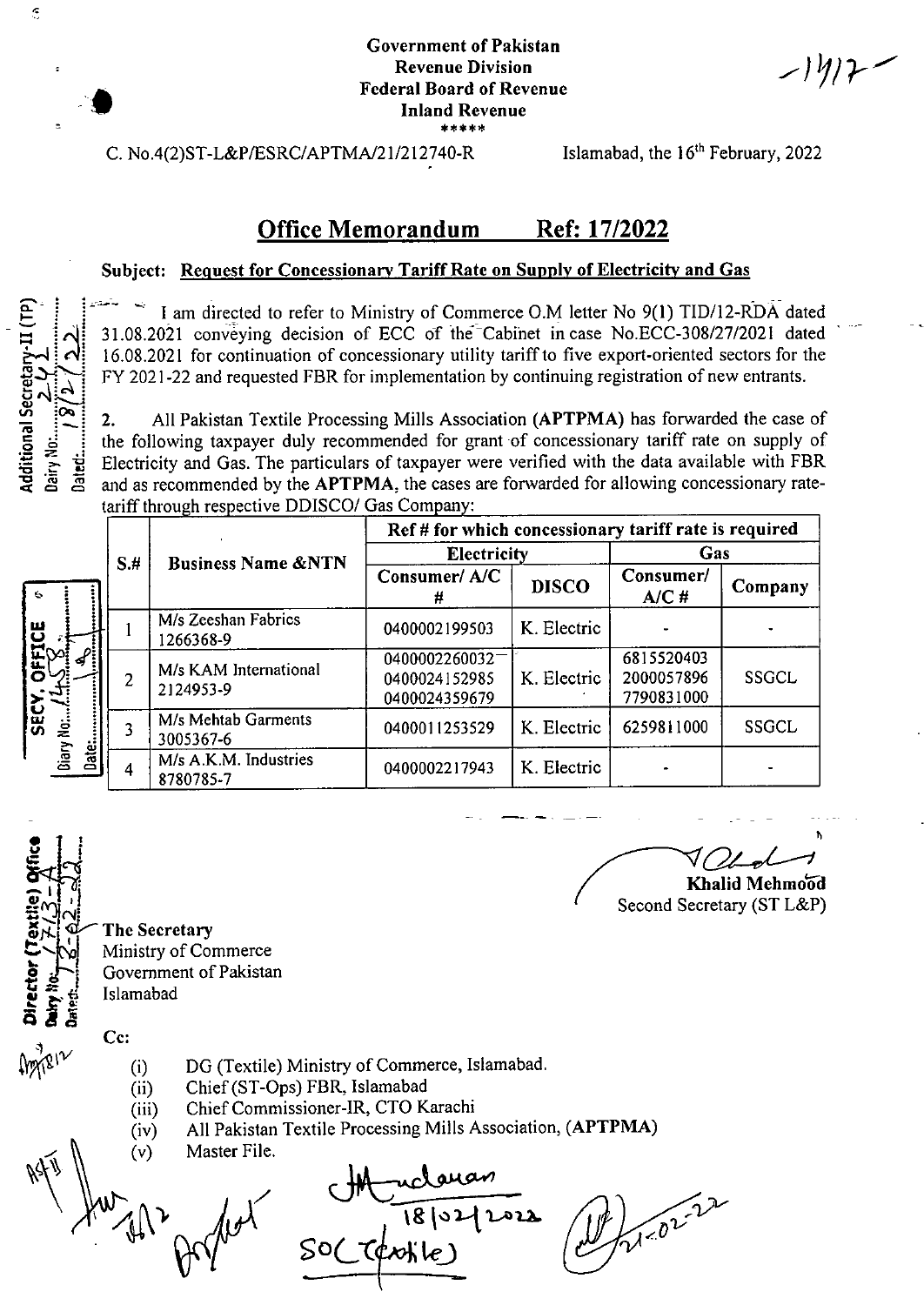$-1418$ 

C. No. 4(16)ST-L&P/ESRC/APBUMA/21/ $\frac{235}{100}$  /  $\sim$  Islamabad, the 16<sup>th</sup> February, 2022

#### Office Memorandum Ref: 18/2022

## **Subject:** Request for Concessionary Tariff Rate on Supply of Electricity and Gas

Tam directed to refer to Ministry of Commerce O.M letter No 9(l)T]D/12-RDA"dated" 31.08.2021 conveying decision of ECC of the Cabinet incase No.ECC-308/27/2021 dated 16.08.2021 for continuation of concessionary utility tariffto five export-oriented sectors for the FY 2021-22 and requested FBR for implementation by continuing registration of new entrants.

2. M/s All Pakistan Bedsheets & Upholstery Manufacturers Association (APBUMA) has forwarded the cases of the following taxpayers duly recommended for grant of concessionary tariff rate on supply of Electricity. The particulars of taxpayers were verified with the data available with FBR and as recommended by the **APBUMA,** the cases are forwarded for allowing concessionary rate-tariff through respective DISCO:  $\Xi \leq \frac{1}{2}$  2.

|                                           |  | S. | <b>Business Name</b>                            | Ref # for which concessionary tariff rate is required |              |                   |        |  |  |
|-------------------------------------------|--|----|-------------------------------------------------|-------------------------------------------------------|--------------|-------------------|--------|--|--|
|                                           |  |    |                                                 | Electricity                                           | Gas          |                   |        |  |  |
| <b>FFICE</b><br>CCC                       |  | #  |                                                 | Consumer/A/C#                                         | <b>DISCO</b> | Consumer/<br>A/C# | Compan |  |  |
| O                                         |  |    | M/s Planet Textile<br>Industries 6460541-8      | 24131235305600                                        | <b>FESCO</b> |                   |        |  |  |
| SECY<br>-<br>$\ddot{z}$<br>$\overline{a}$ |  |    | M/s Al Ghani Terry Mills<br>(Pvt)Ltd. 4033200-4 | 24131455501600                                        | <b>FESCO</b> |                   |        |  |  |
| iJaie:                                    |  |    | M/s AS Textile Group<br>3962179-1               | 24131285802530                                        | <b>FESCO</b> |                   |        |  |  |

©

Second Secretary (ST L&P)<br>
The Secretary<br>
Ministry of Commerce<br>
Contained Contained Secretary<br>
The Second Secretary<br>
Ministry of Commerce Ministry of Commerce Government of Pakistan<br>**Islamabad** 

Cc:

**#**

**§ <sup>i</sup>**

 $\mathcal{C}$ 

 $\frac{2}{3}$ 

 $\tilde{\mathbf{s}}$   $\mathbf{s}$  :

IB .S' 4i Eg J? <5 a a :

- - (i) (ii)
- DG (Textile) Ministry of Commerce, Islamabad.
	- Chief(ST-Ops) FBR, Islamabad
	- ChiefCommissioner-IR, CTO Karachi, RTO Faisalabad. (iii)
	- M/s All Pakistan Bedsheets & Upholstery Manufacturers Association (APBUMA) (iv)
	- Master File. (v)

\

 $1 - 0222$ SO (teosile)

**(Khalid Mchmood)**